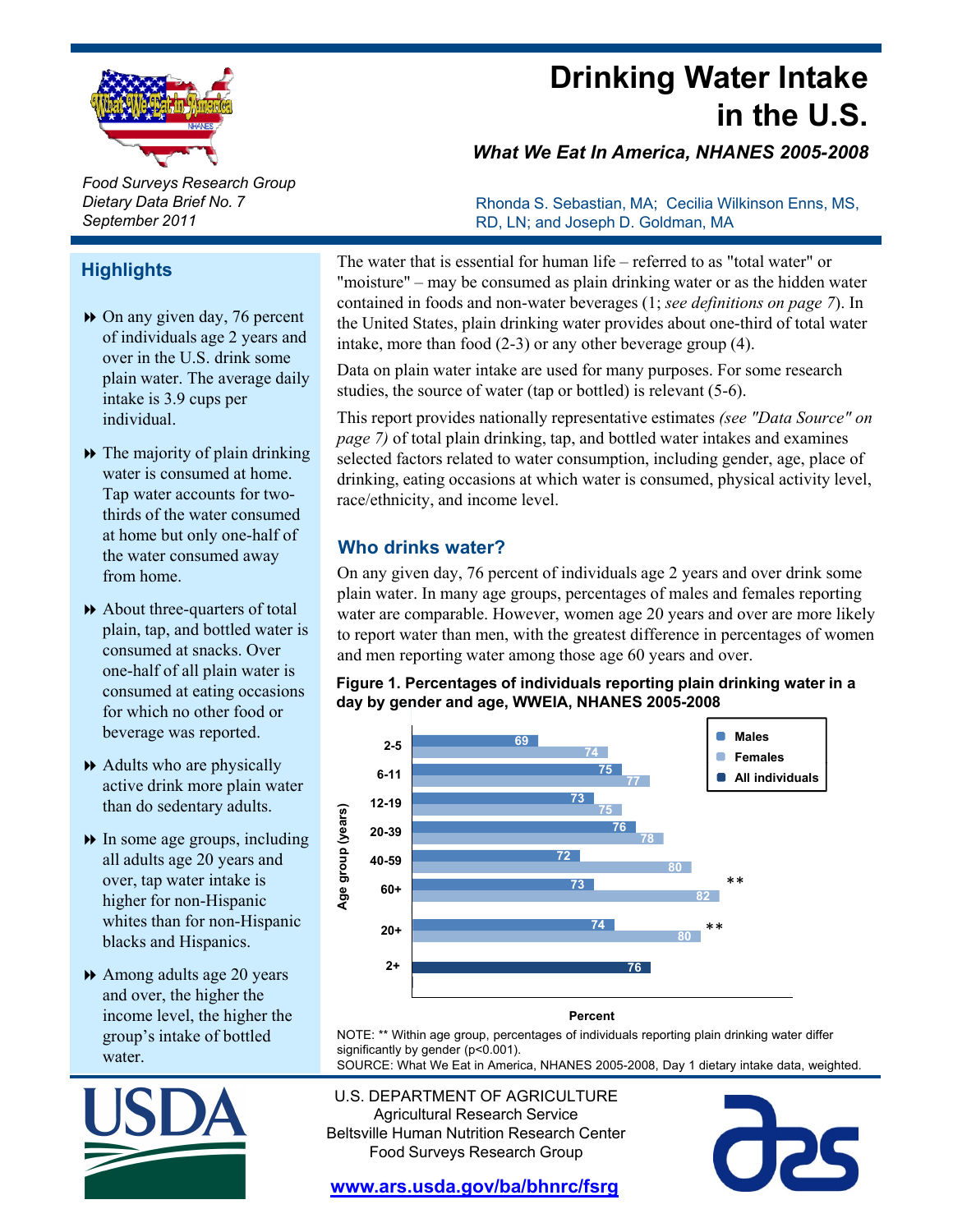#### **How much water do people drink, and do intakes differ between males and females?**

The average daily intake of plain drinking water (i.e., tap plus bottled) is 3.9 cups for individuals age 2 years and over, including both consumers and nonconsumers (*see figure 2)*. For all individuals age 2 years and over, 61 percent of the overall intake of plain water is tap water and 39 percent is bottled water. There are no significant differences in the total intake of plain drinking water or the intake of bottled water between males and females in the same age group. Tap water intakes are significantly higher for teenage boys than for teenage girls, and for women age 60 years and over than for men the same age.

Though the average intakes are presented below, some individuals consume much more plain water and others consume much less. On any given day, nearly one-fourth (24 percent) of all individuals 2 years of age and older report no plain water at all, but one-fourth report 5.7 cups or more, and one in ten individuals reports 9.8 cups or more of plain drinking water on the intake day. more of plain drinking water on the intake





NOTES: \*\* Within age group, tap water intakes differ significantly by gender (p<0.001). For some age-gender groups, the total may not equal the sum of tap plus bottled water due to rounding. See definition on page 6 regarding conversion of grams to cups. SOURCE: What We Eat in America, NHANES 2005-2008, Day 1 dietary intake data, weighted.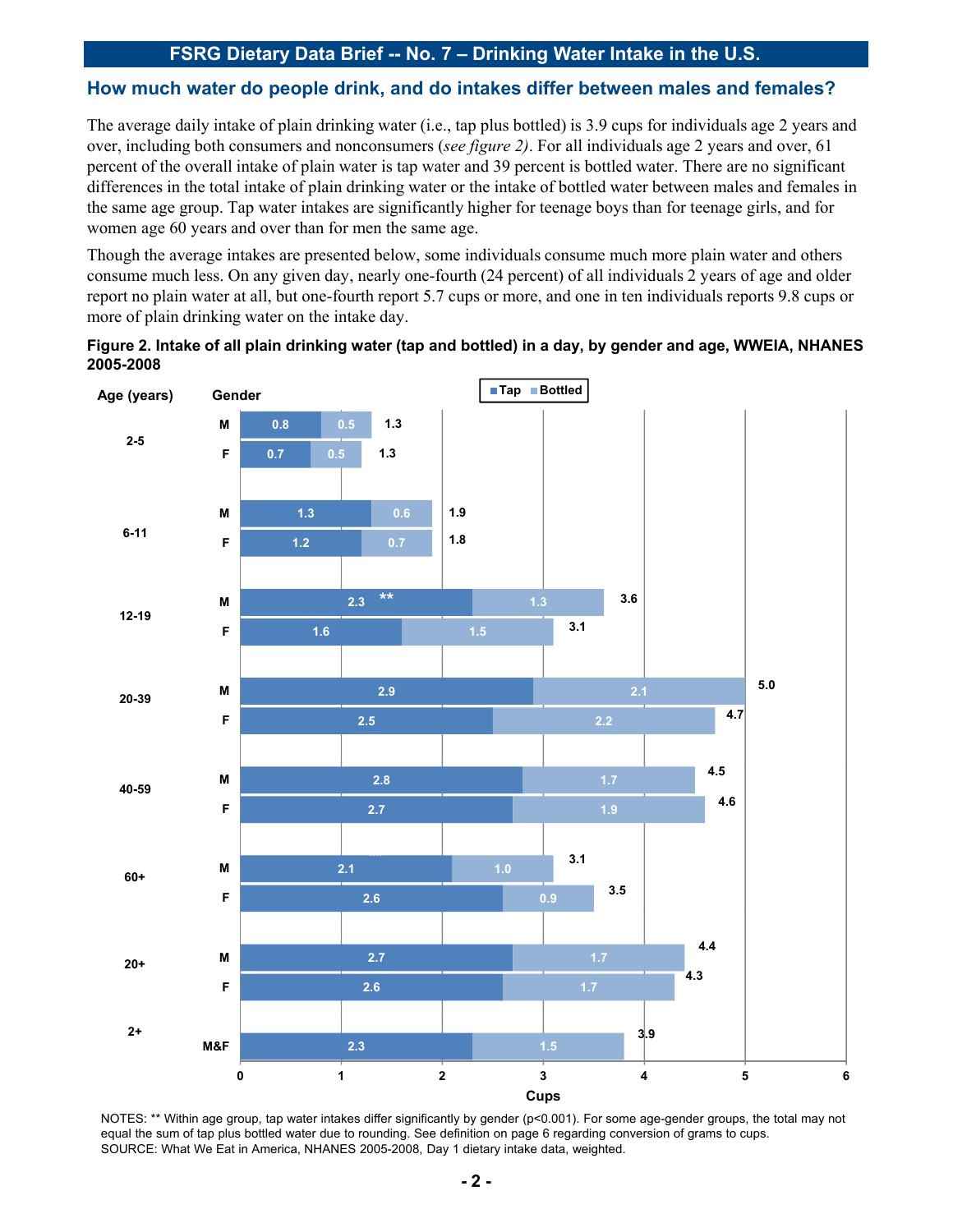#### **Is more plain drinking water consumed at home or away from home?**

Among all individuals age 2 years and over, more than two-thirds of plain drinking water is consumed at home (*see figure 3*).

# Figure 3: Percentages of plain drinking water consumed at home and away from home, all<br>individuals age 2 years and over, WWEIA, NHANES 2005-2008



SOURCE: What We Eat in America, NHANES 2005-2008, Day 1 dietary intake data, weighted.

#### **How much tap and bottled water is consumed at home and away from home?**

A little less than one-half of the overall intake of plain drinking water is tap water consumed at home (1.8 cups), as shown in figure 4. Bottled water consumed at home accounts for nearly one-fourth of all plain drinking water (0.9 cups). Tap water and bottled water consumed away from home each provide about one-sixth of the total intake of plain drinking water (0.6 cups each).

Tap water accounts for two-thirds of the water consumed at home but only one-half of the water consumed away from home. The quantities of both tap and bottled water consumed at home are greater than the amounts consumed away from home.

#### **Figure 4: Percentage of plain drinking water intake by type (tap and bottled) and place of consumption (at home and away from home), all individuals age 2 years and over, WWEIA, NHANES 2005-2008**



SOURCE: What We Eat in America, NHANES 2005-2008, Day 1 dietary intake data, weighted.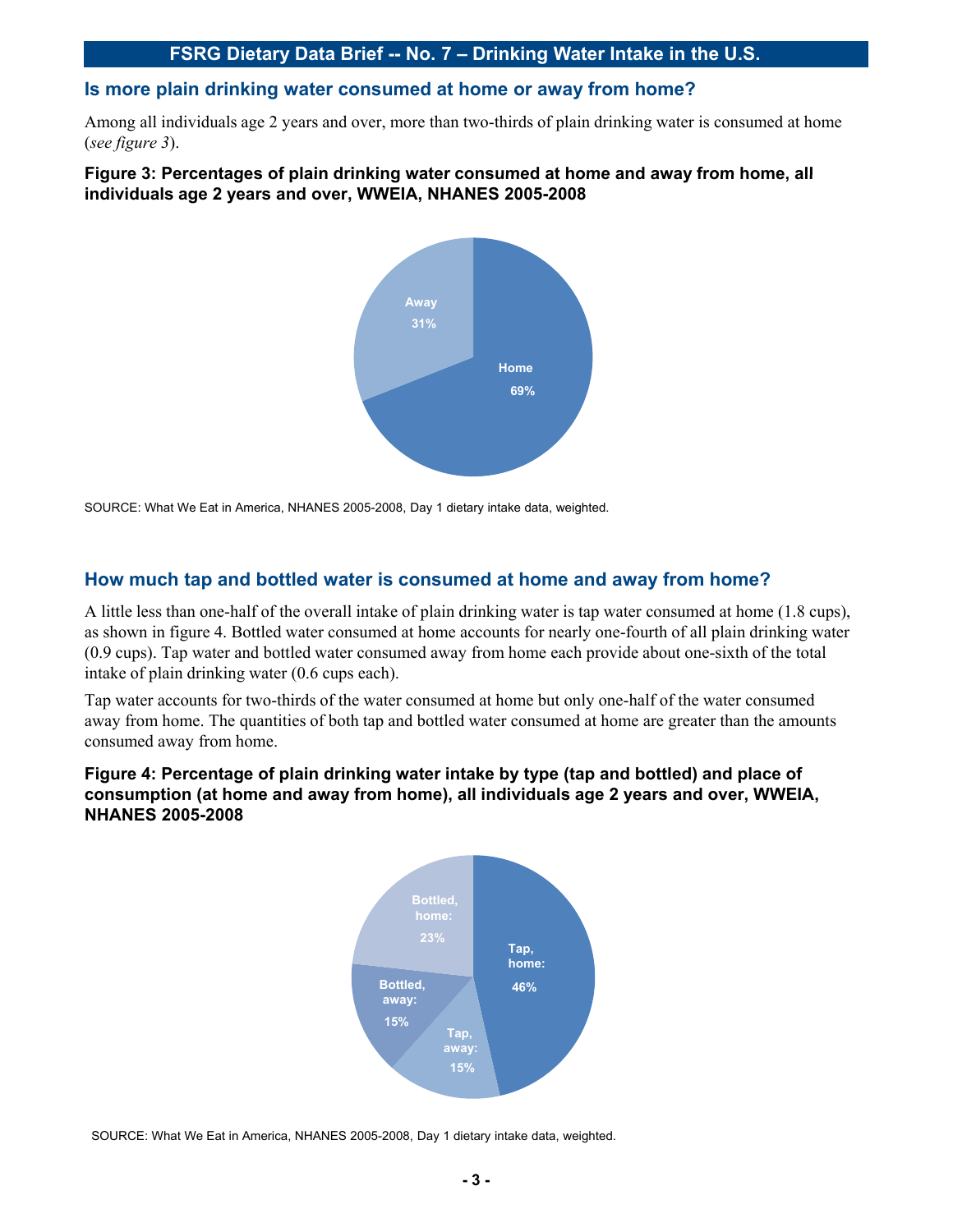#### **At what eating occasions is plain drinking water consumed?**

By far the most plain drinking water (about three-fourths) is consumed at snacks (*see definitions of eating occasions on page 6)*, as shown in figure 5. Lesser amounts are consumed at lunch and dinner, and the least is consumed at breakfast. This pattern holds true for both tap and bottled water.

One reason for snacks being the most common type of eating occasion for plain drinking water is that any eating occasion described by the respondent as a "drink" (or, in Spanish, "bebida") is classified as a snack. Over one-half of all plain water is consumed alone – i.e., at eating occasions with no other foods or beverages – and many of these eating occasions that include only water are described by survey participants as a "drink" or "bebida."

#### **Figure 5: Percentages of plain drinking, tap, and bottled water consumed at specified eating occasions, all individuals age 2 years and over, WWEIA, NHANES 2005-2008**



SOURCE: What We Eat in America, NHANES 2005-2008, Day 1 dietary intake data, weighted.

## **Do adults who exercise more drink more plain water?**

As shown in figure 6, intakes of plain drinking water are higher for adults age 20 to 39 years and 40 to 59 years (as well as for the overall group age 20 years and over) who are active than for those who are sedentary *(see definition of "physical activity level" on page 7)*. Among those age 60 years and over, active adults have higher water intakes than those who are moderately active.

#### **Figure 6. Intake of plain water intake by activity level, adults 20 years of age and older, WWEIA, NHANES 2005-2008**



NOTES: Within age group and type of water, estimates with different superscript letters differ significantly by physical activity level (p<0.001). Adjusted to remove the effects of gender, age, income (percentage of poverty level), presence/absence of three-meal pattern, race/ethnicity, weight status, and educational status (see definitions on pages 6 and 7).

SOURCE: What We Eat in America, NHANES 2005‐2008, Day 1 dietary intake data, weighted.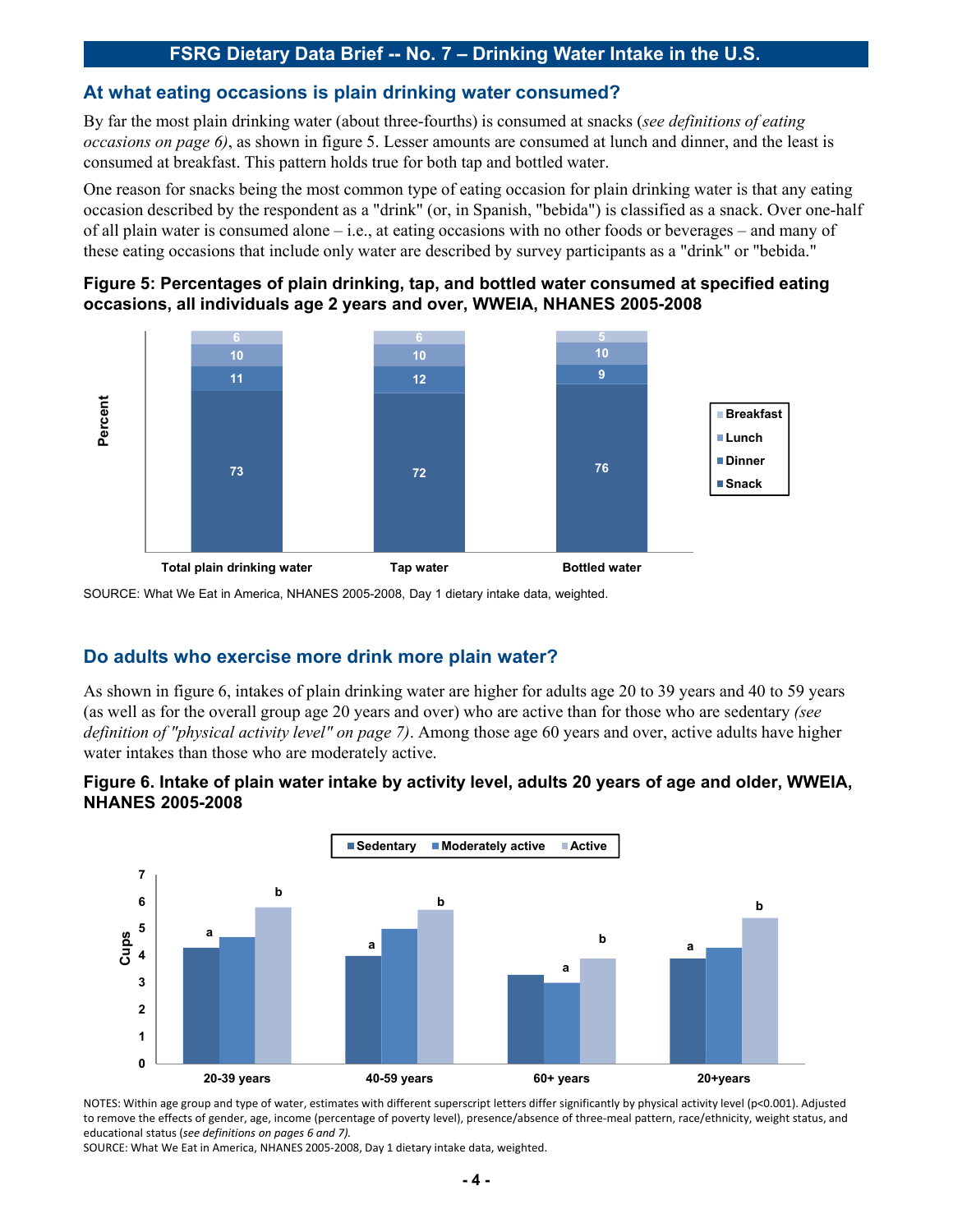## **Do plain drinking water intakes vary by race/ethnicity?**

Total intakes of plain drinking water do not vary by race/ethnicity; however, tap and bottled water intakes do vary somewhat by race/ethnicity for some age groups. Non-Hispanic white teenagers (age 12-19 years), middleaged adults (age 40-59 years), and adults overall (age 20 years and over) consume more tap water than non-Hispanic blacks and Hispanics the same ages *(see figure 7)*. Among adults age 60 years and over, non-Hispanic blacks and Hispanics consume significantly more bottled water than non-Hispanic whites. Hispanic adults age 20 years and over drink more bottled water than non-Hispanic white adults.

## **Figure 7. Mean intake (cups) of tap and bottled water by race/ethnicity and age, WWEIA, NHANES 2005-2008**



NOTES: Within age group and type of water, estimates with different superscript letters differ significantly by race/ethnicity (p<0.001). Adjusted to remove the effects of gender, age, percentage of poverty threshold (income), presence/absence of three-meal pattern, weight status, and (for adults only) educational status and physical activity level (*see definitions on pages 6 and 7).*  SOURCE: What We Eat in America, NHANES 2005-2008, Day 1 dietary intake data, weighted.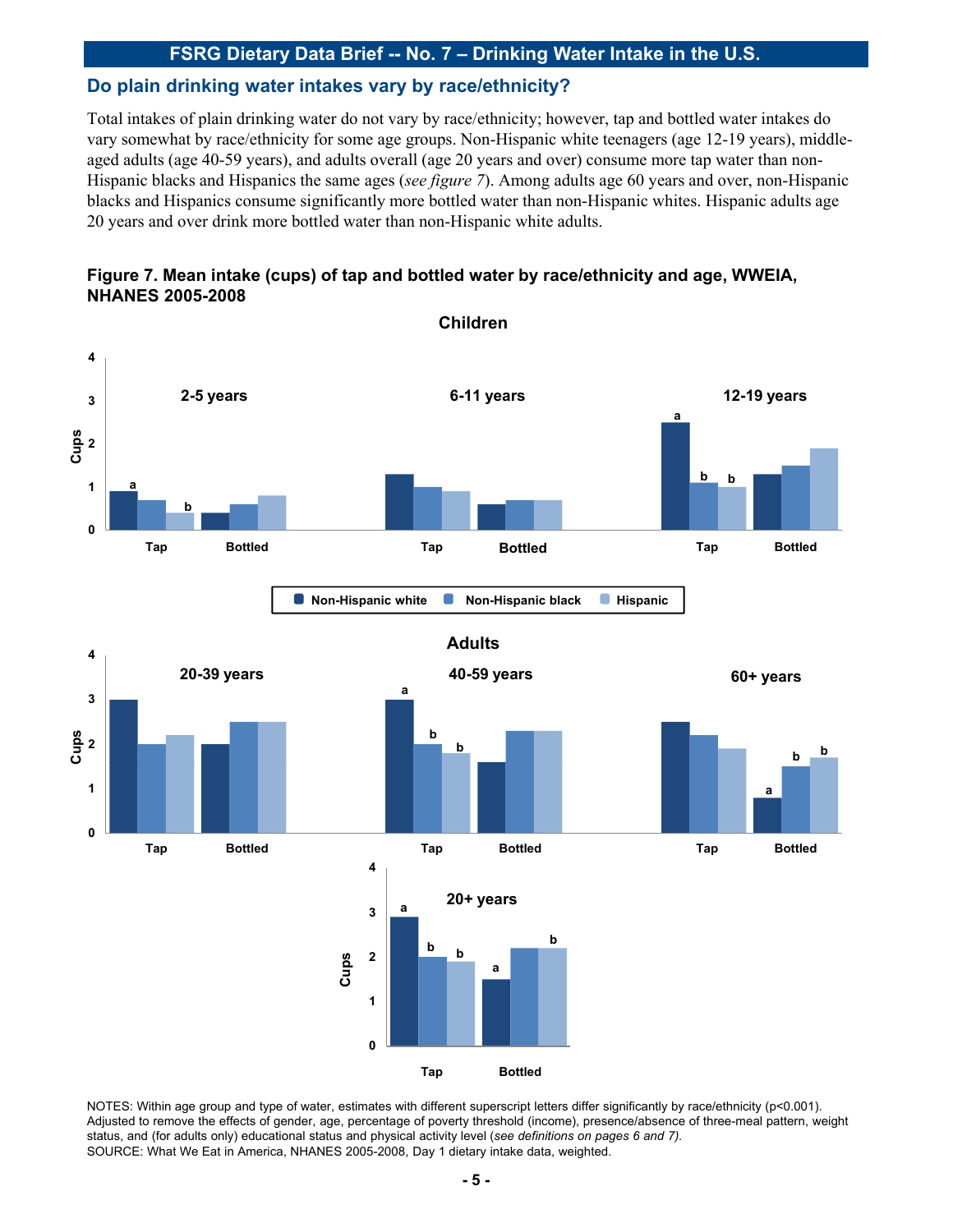#### **Do plain drinking water intakes vary by income level?**

Although intakes of total plain drinking water do not vary by income as a percentage of poverty level *(see definition of "poverty thresholds" on page 7)*, intakes of bottled water do vary by income level. Among the allinclusive group of men and women age 20 years and over, there is a significant positive trend in intake of bottled water by income level, as shown in figure 8. In other words, the higher the income level, the higher the group's intake of bottled water.

Intakes of tap water do not vary by income level.

#### **Figure 8. Mean intake (cups) of bottled water by income as a percentage of poverty level, adults 20 years of age and older, WWEIA, NHANES 2005-2008**





NOTES: \*\* Indicates significant relationship between bottled water intake and income as a percentage of poverty level (p<.001). Estimates are adjusted to remove the effects of gender, age, presence/absence of three-meal pattern, race/ethnicity, weight status, educational status, and physical activity level (*see definitions on pages 6 and 7).* 

SOURCE: What We Eat in America, NHANES 2005-2008, Day 1 dietary intake data, weighted.

## **Definitions**

**Body mass index (BMI):** Based on an individual's height and weight, this number is a reliable indicator of body fatness for most people (7). BMI may be calculated using either metric system measurements or English measurements, using the formulae weight (kg) / [height (m)]<sup>2</sup> and weight (lb) / [height (in)]<sup>2</sup> x 703, respectively.

**Conversion of grams to cups:** WWEIA, NHANES water intakes in grams were converted to cups using conversion factors of 1 milliliter/1 gram and 1 U.S. cup/237 milliliters.

**Eating occasion:** An occurrence of eating/drinking reported during the dietary interview, consisting of one or more food/beverage items, including plain water. The respondent selected the name of each eating occasion from a list provided during the interview. English and Spanish eating occasion names are grouped as follows:

- **Breakfast:** Includes breakfast, desayuno, and almuerzo.
- **Lunch:** Includes brunch, lunch, and comida.
- **Dinner:** Includes dinner, supper, and cena.
- **Snack:** Includes snack, drink, merienda, entre comida, botana, bocadillo, tentempie, bebida, and extended consumption (used when an item was consumed over a long period of time).

**Educational status:** Applied to adults (age 20 years and over) only, levels used in this analysis were less than high school completed, high school or equivalent (GED) completed, and any education beyond high school.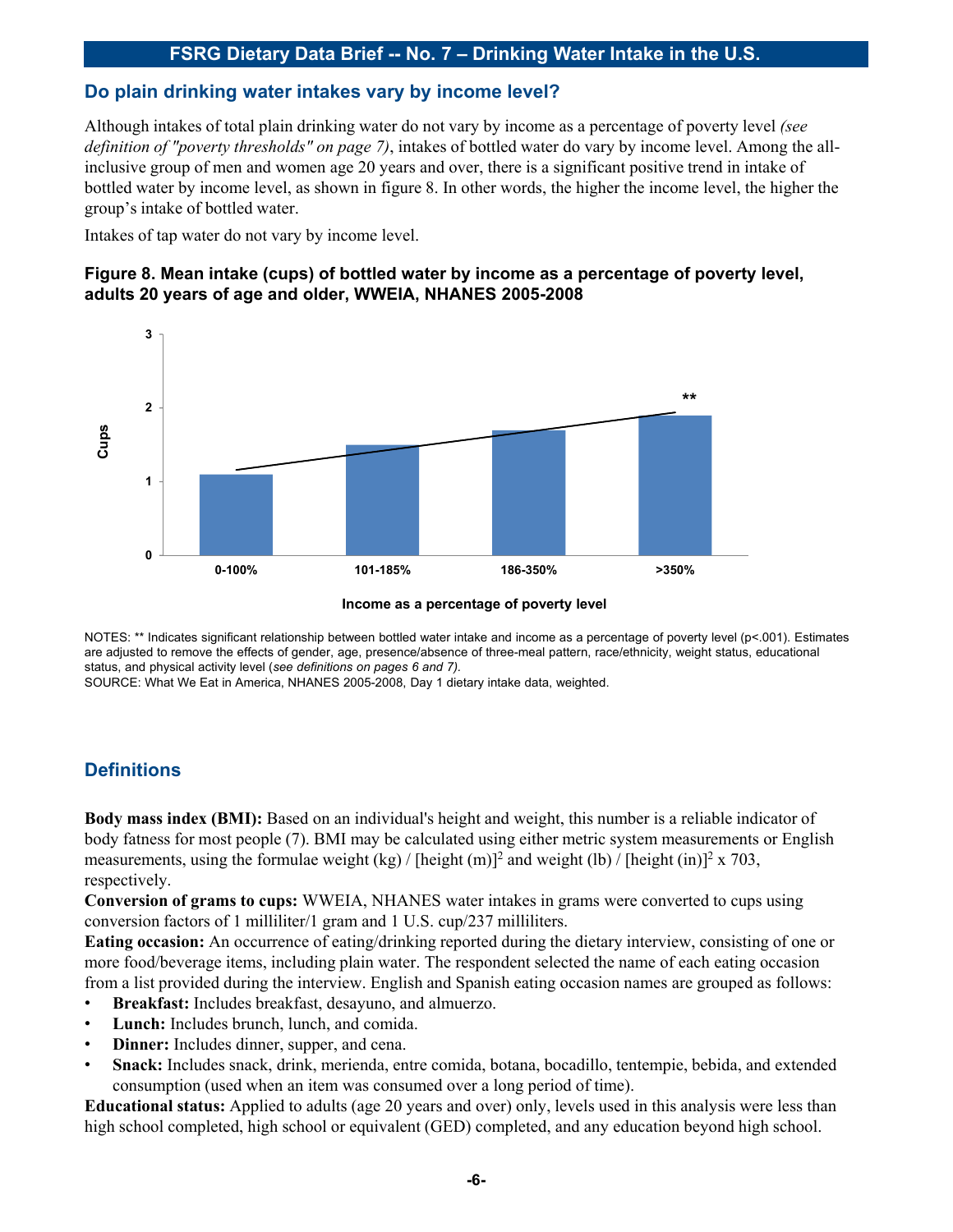**Physical activity level:** Each adult age 20 years and over was assigned to one of the following physical activity levels based on his/her minutes of reported moderate physical activity per week: Sedentary, less than 150 minutes; moderately active, 150 to 300 minutes; and active, over 300 minutes. Each minute of vigorous activity was considered to be the equivalent of 2 minutes of moderate activity (8).

Plain drinking water: Includes tap and non-carbonated bottled water without sweeteners or other additions. Does not include water naturally present in or added as an ingredient to other beverages or foods.

**Poverty thresholds:** Percentage of poverty level is based on family income, family size, and composition using U.S. Census Bureau poverty thresholds. The poverty threshold categories are related to Federal Nutrition Assistance Programs. See www.fns.usda.gov.

**Three-meal pattern:** This pattern was present when an individual's dietary intake included at least one eating occasion from each of the categories breakfast, lunch, and dinner, as defined above.

**Water, total:** The sum of all water (moisture) from all sources, including plain water, other beverages, and food.

**Weight status:** Adults age 20 years and over were assigned to weight status categories based on the following ranges of BMI *(see definition on page 6)*: Underweight, less than 18.5; normal weight, 18.5-24.9; overweight, 25.0-29.9; and obese, 30.0 and over (7). Children age 2 to 19 years were assigned to weight status categories based on the following ranges of BMI-for-age percentiles: Underweight, less than 5th percentile; healthy weight, 5th percentile to less than 85th percentile; overweight, 85th percentile to less than 95th percentile; and obese, equal to or greater than 95th percentile (9).

## **Data Source**

Estimates in this report are based on one day of dietary intake data collected in What We Eat in America (WWEIA), the dietary intake interview component of the National Health and Nutrition Examination Survey (NHANES), in 2005-2008. A total of 17,081 individuals age 2 years and older provided complete and reliable dietary intake data. Pregnant and lactating females  $(n = 512)$  and breastfed children  $(n = 3)$  were excluded, yielding a final sample of 16,566 individuals (8,420 males and 8,146 females). Sample weights were applied in all analyses to produce nationally representative estimates.

## **References**

1. Institute of Medicine. 2005. *Dietary Reference Intakes for Water, Potassium, Sodium, Chloride, and Sulfate.* Washington, DC: National Academies Press.

2. Kant AK, Graubard BI. Contributors of water intake in US children and adolescents: associations with dietary and meal characteristics– National Health and Nutrition Examination Survey 2005-2006. *Am J Clin Nutr* 2010;92:887-896.

3. Kant AK, Graubard BI, Atchison EA. Intakes of plain water, moisture in foods and beverages, and total water in the adult US population--nutritional, meal pattern, and body weight correlates: National Health and Nutrition Examination Surveys 1999-2006. *Am J Clin Nutr* 2009;90:655-663.

4. Popkin BM. Patterns of beverage use across the lifecycle. *Physiol Behav* 2010;100:4-9.

5. Mons MN, van der Wielen JML, Blokker EJM, Sinclair MI, Hulshof KFAM, Dangendorf F, Hunter PR, Medema GJ. Estimation of the consumption of cold tap water for microbiological risk assessment: an overview of studies and statistical analysis of data. *J Water Health* 2007;5 Suppl 1:151-170.

6. Le HH, Carlson EM, Chua JP, Belcher SM. Bisphenol A is released from polycarbonate drinking bottles and mimics the neurotoxic actions of estrogen in developing cerebellar neurons. *Toxicol Lett* 2008;176:149-156.

7. Centers for Disease Control and Prevention. *Healthy Weight: Assessing Your Weight: BMI: About Adult BMI.*  http://www.cdc.gov/healthyweight/assessing/index.html [accessed July 11, 2011].